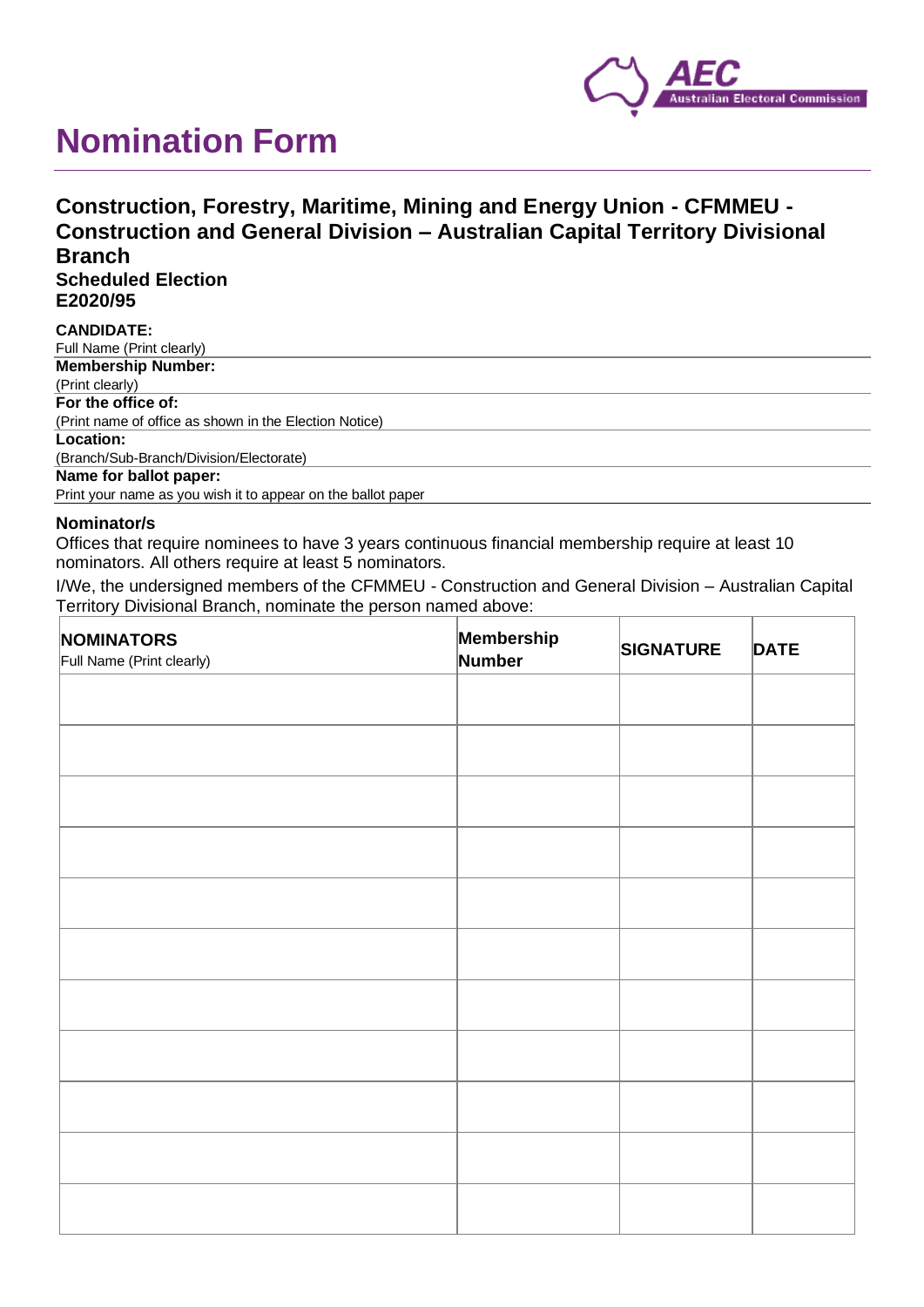### **CANDIDATE'S CONSENT**

| the above office. I declare that I am eligible under the rules and am not disqualified from being a candidate [see<br>Chapter 7, Part 4 of the Fair Work (Registered Organisations) Act 2009. | (print your name) consent to the nomination for |
|-----------------------------------------------------------------------------------------------------------------------------------------------------------------------------------------------|-------------------------------------------------|
| Please indicate preferred title e.g. Mr, Mrs, Miss, Ms                                                                                                                                        |                                                 |
| Personal email: _______<br>method of communication)                                                                                                                                           | (AECs' preferred                                |
| Address:                                                                                                                                                                                      |                                                 |
| Phone:                                                                                                                                                                                        |                                                 |
| Signed:                                                                                                                                                                                       |                                                 |

#### **Lodging Nominations**

Nominations open on 17/11/2020 and must reach the Returning Officer, Darren Drysdale, not later than 4pm AEDT on 08/12/2020.

A nomination form is available from the AEC website [www.aec.gov.au/ieb/](http://www.aec.gov.au/ieb/) . The nomination form can be downloaded then completed and signed by the nominee and required number of nominators.

Nominations cannot be withdrawn after 4pm AEDT on 15/12/2020.

Prospective candidates and nominators should verify their financial status and any other qualifications required by the Organisation's rules prior to lodging nominations.

Nominations must be lodged via the following method(s):

#### **By Portal:** [www.aec.gov.au/ieb/](http://www.aec.gov.au/ieb/)

**By Email:** A properly completed nomination form including all necessary signatures and attachments may be scanned and submitted as a pdf file to [IEBnominations@aec.gov.au](mailto:IEBnominations@aec.gov.au)

#### PLEASE NOTE:

- 1. Emails to the AEC inbox that appear to be spam may be blocked. It is the responsibility of senders to ensure that their email reaches the AEC before the deadline for nominations.
- 2. To be received by the AEC, emails (including attachments) should be no greater than 6 MB in size.
- 3. You may call 07 3049 2103 to enquire about the status of your nomination.

#### **Acknowledgment**

You will be sent an acknowledgment of receipt of your nomination by Email.

#### **Candidate Statements**

Candidates may submit a statement to be included with ballot material. Only statements which comply with the Rules and are received by the Returning Officer by 4pm AEDT on 08/12/2020 can be accepted.

In accordance with Rule 38(f) candidates may include with their nomination form, a statement not exceeding 200 words and in respect of Divisional Branch Councillor members not exceeding 50 words, containing only the candidate's personal history and policy statement.

Candidate statements will only be accepted via online submission. Click [here](https://formupload.aec.gov.au/Form?FormId=iebCandStatement) to upload your statement or navigate to the AEC website at [www.aec.gov.au](http://www.aec.gov.au/) , select Information Centre, Industrial Elections and Ballots and scroll down to Candidate Resources.

#### **Scrutineer Appointment**

The appointment of scrutineers opens on 17/11/2020 and closes 12 midday AEDT on 02/03/2021.

A Scrutineer Appointment form is available from the Returning Officer.